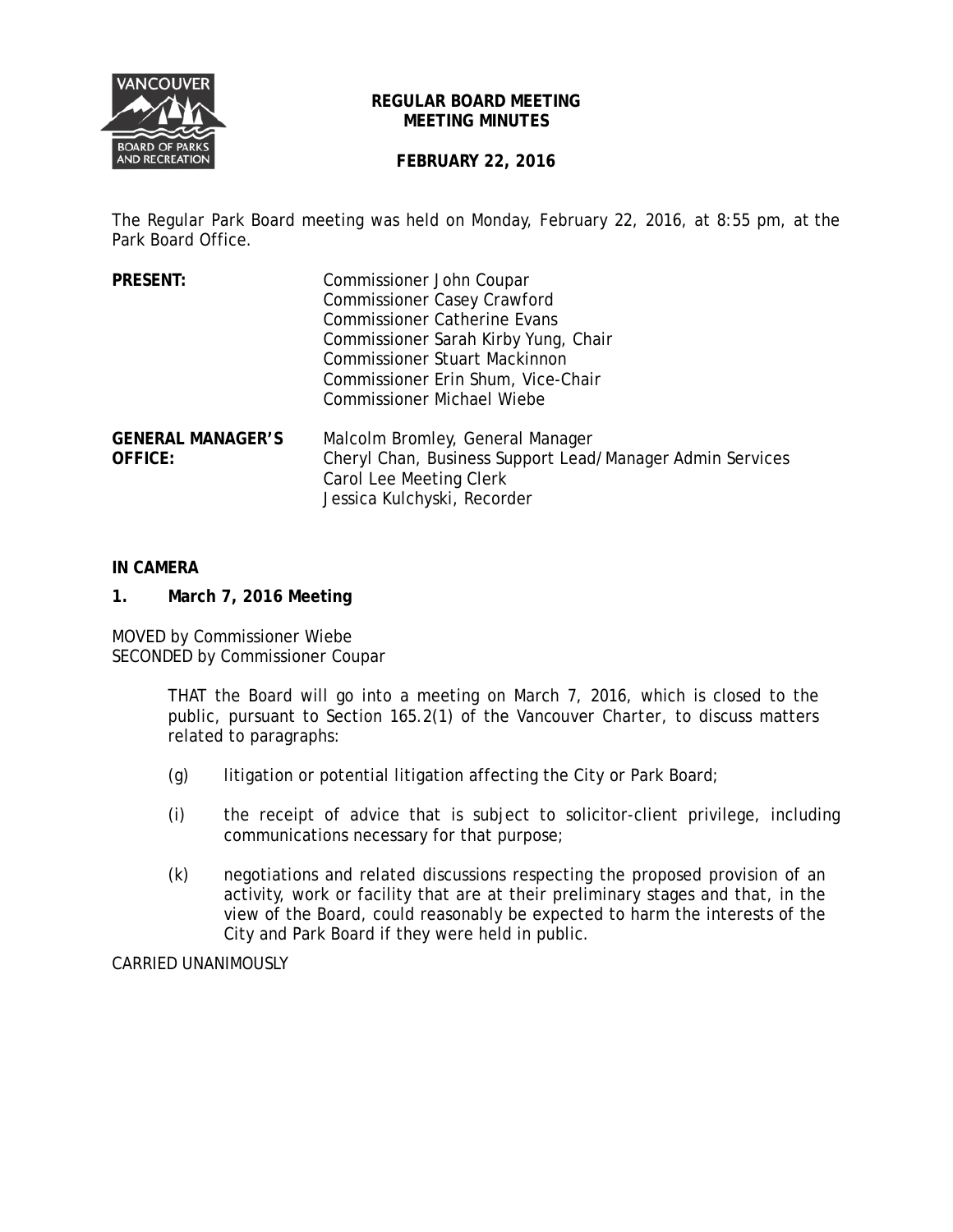#### **ADOPTION OF MINUTES**

#### **1. Regular Board Meeting – February 1, 2016**

MOVED by Commissioner Coupar SECONDED by Commissioner Evans

> THAT the Park Board minutes of the February 1, 2016, meeting be adopted as circulated.

CARRIED UNANIMOUSLY

#### **COMMUNICATIONS**

The Board was advised that there were four letters of support received for the notice of motion titled "Serving Our Seniors". The letters had been emailed to the Commissioners and are included in the agenda binders for reference.

#### **COMMITTEE REPORT**

#### **1. Report of the Park Board Committee – February 22, 2016**

The Board considered the report containing recommendations and actions taken by the Park Board Committee. Its items of business included:

- 1. REPORT: Killarney Seniors Centre Design Build Contract Award
- 2. REPORT: Northeast False Creek Advisory Group Terms of Reference
- 3. REPORT BACK: 2015 Special Events Update

MOVED by Commissioner Mackinnon SECONDED by Commissioner Shum

> THAT the Board approve the recommendations and actions taken by the Park Board Committee at its meeting of February 22, 2016, as contained in items 1 through 3.

CARRIED UNANIMOUSLY

## **STAFF REPORTS**

### **GENERAL MANAGER'S REPORT**

Malcolm Bromley, General Manager, reported that an update on the public bicycle system would be provided at the February 23, 2016 Council meeting.

Other items of note are:

- − the Standing Committee of City Council would review a report on the contract award for the contract award for the Design-Build of the Killarney Seniors Centre at its February 24, 2016 meeting
- − Pink Shirt Day on February 24, 2016.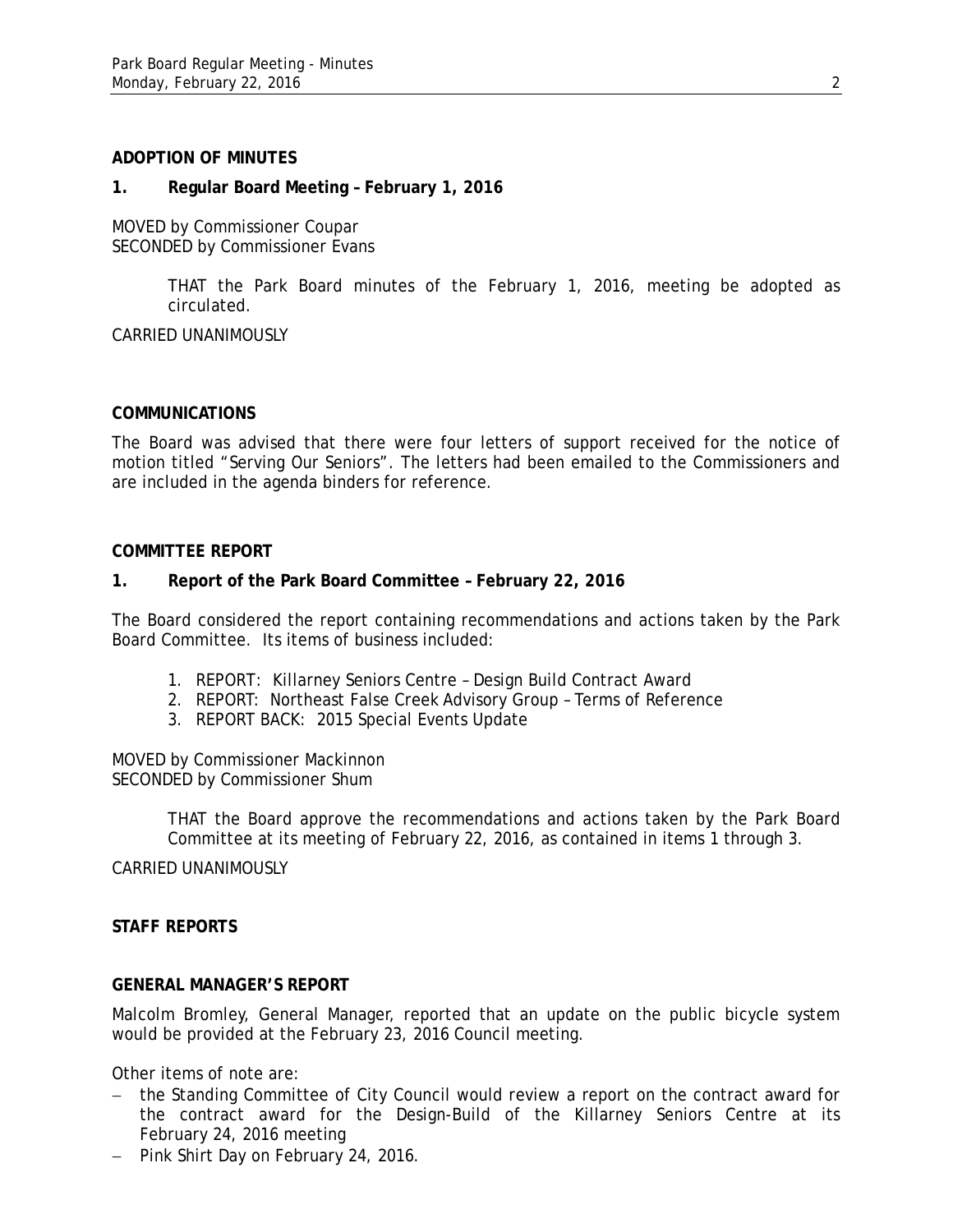Mr. Bromley responded to questions regarding the public bicycling sharing program and staff was requested to provide a future briefing to the Board.

## **MOTIONS ON NOTICE**

### **1. Park Board Ice Rink Strategy**

Commissioner Shum introduced the motion and commented on the request of staff to conduct a supply/demand analysis of ice time in Vancouver, including consultation with user groups, to inform the Park Board Ice Rink Strategy. Commissioner Shum, along with Malcolm Bromley, General Manager, Park Board, responded to questions from the Board.

MOVED by Commissioner Shum SECONDED by Commissioner Crawford

- 1. Ice skating is an immensely popular activity that forms the basis of many winter sports, including figure skating, ice hockey, ringette, and speed skating;
- 2. Ice skating is an accessible and social activity that offers a diverse range of health and fitness benefits which include improved balance, strengthened leg muscles, improvements to joint flexibility, and boosting one's cardiovascular system;
- 3. Ice skating improves mental fitness as it requires a high level of concentration, strong memory skills, and keen spatial awareness;
- 4. The City of Vancouver, with a population of more than 600,000 residents, has eight public ice rinks under Park Board jurisdiction, only three of which are operated as year round ice rinks – Britannia Rink, Hillcrest Rink, and Sunset Rink;
- 5. Five of the City of Vancouver's ice rinks only operate on a seasonal basis West End Rink, Kitsilano Rink, Kerrisdale Cyclone Taylor Arena, Trout Lake Rink, and Killarney Rink;
- 6. The Vancouver Board of Parks and Recreation has an Ice Allocation Policy, the objectives of which are to operate the ice services and facilities in an equitable, cost-effective and fiscally sustainable manner while balancing local services and needs with those of the City as a whole, while also seeking to meet current and future demands for organized and casual participants and providing rink users and stakeholders with the opportunity to influence policy implementation;
- 7. Ensuring the effective and efficient use of ice rink facilities under the Vancouver Board of Parks and Recreation Ice Allocation Policy in predicated upon the "limited supply of ice" available in the city for rink users, as stated in the policy;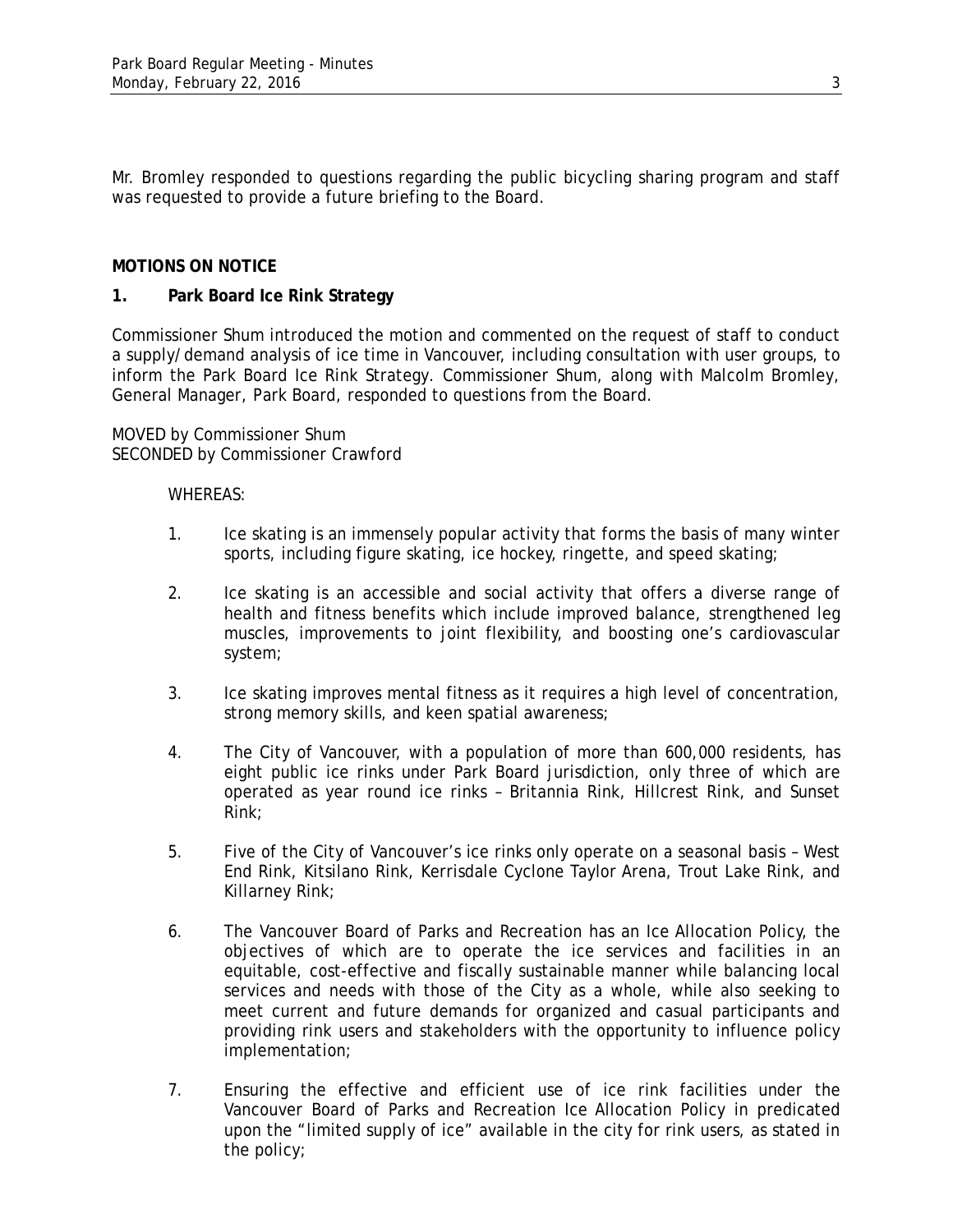- 8. The Ice Allocation Policy states that "to ensure a fair and equitable distribution of ice times, a proportion of a group's entitlement will be at non-prime time (10% at minimum)" and that "Allocations beyond a sport's entitlement will be at non-prime time";
- 9. The Ice Allocation Policy states that Programs for younger children are to receive "priority over older youth and adults when allocating weekday early evening ice time";
- 10. The Ice Allocation Policy states that the priority for ice allocation is: First Priority – Public Skating and Programs, Second Priority – Minor Sport/Children and Youth Programs, Third Priority – Adult Sport Groups, and Fourth Priority – Commercial Groups;
- 11. There is a "limited supply of ice" available to the residents of Vancouver and insufficient to meet the current and future needs of those wishing to access ice time for recreational and other sport and fitness purposes.

THEREFORE BE IT RESOLVED THAT the Vancouver Board of Parks and Recreation commit to the development of an Ice Rink Strategy for Vancouver and direct staff to report back, by the Fall of 2016, with a report that includes, but is not limited to, information on the current ice rink supply in Vancouver, the current and future demand for ice time, the challenges faced by various ice rink users and user groups, the potential for new ice rinks that could increase the supply of ice in the city as well as the potential for twinning existing ice rinks, along with any other information that would help to inform a Park Board Ice Rink Strategy.

Motion to Refer

MOVED by Commissioner Mackinnon SECONDED by Commissioner Wiebe

THAT the Park Board refer the motion to staff.

Amendment to the Motion to Refer

MOVED by Commissioner Evans SECONDED by Commissioner Mackinnon

> THAT the Park Board refer the motion to staff to report back on the supply/demand statistics of ice time in the fall of 2016 with a further report back on the entire ice rink strategy in the context of the overall Recreation Plan being developed by the Park Board.

LOST

(Commissioners Evans, Mackinnon and Wiebe in support)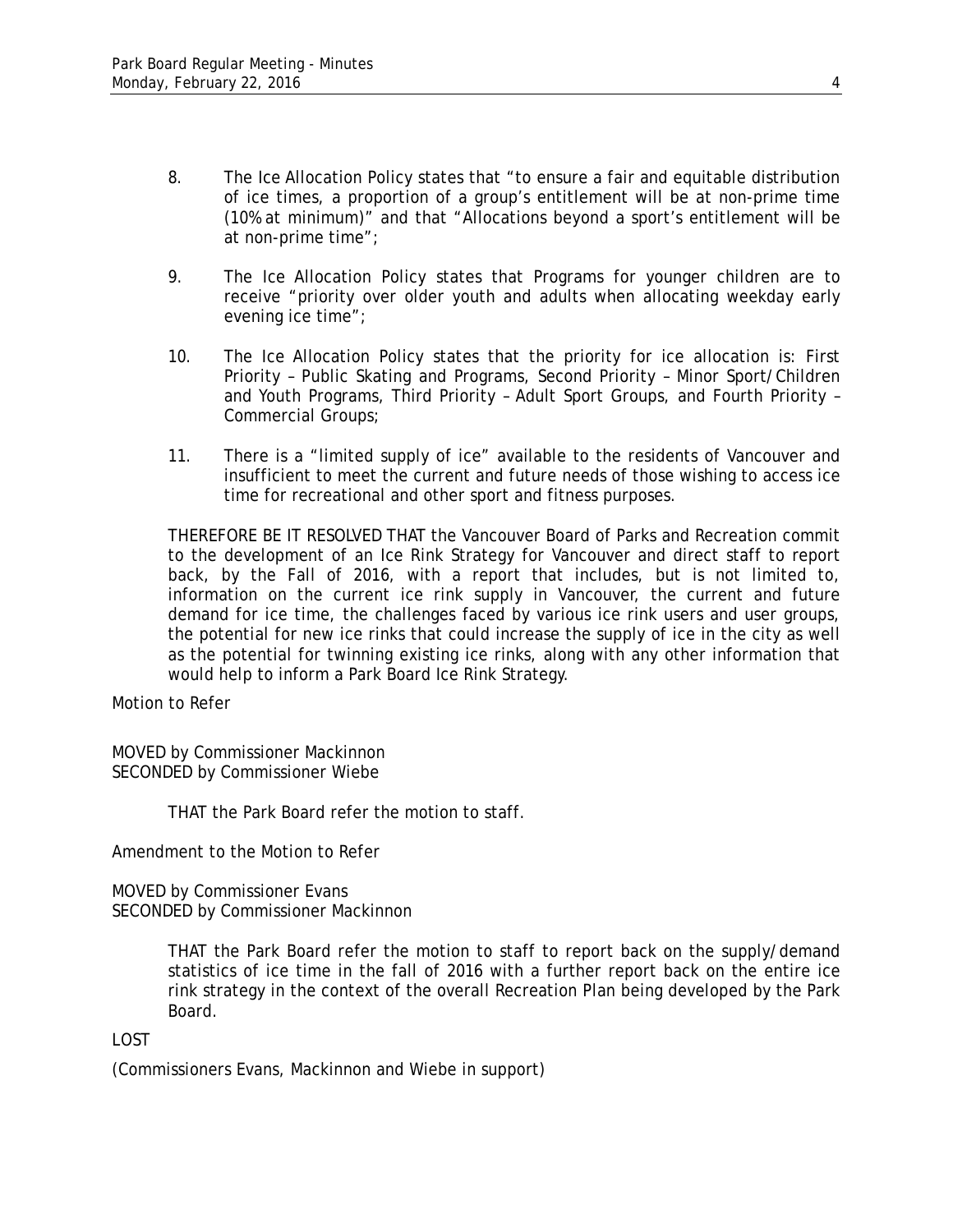Question on the Motion to Refer

THAT the Park Board refer the motion to staff.

LOST

(Commissioner Mackinnon in support)

Amendment to the Main Motion

MOVED by Commissioner Wiebe SECONDED by Commissioner Mackinnon

THAT the motion be amended to:

THEREFORE BE IT RESOLVED THAT the Vancouver Board of Parks and Recreation direct staff to report back, by the Fall of 2016, with a report that includes, but is not limited to, information on the current ice rink supply in Vancouver, the current and future demand for ice time, the challenges faced by various ice rink users and user groups, the potential for new ice rinks that could increase the supply of ice in the city as well as the potential for twinning existing ice rinks, along with any other information that would help to inform a Park Board Ice Rink Strategy.

### LOST

(Commissioners Evans, Mackinnon and Wiebe in support)

Question on the Main Motion

THEREFORE BE IT RESOLVED THAT the Vancouver Board of Parks and Recreation commit to the development of an Ice Rink Strategy for Vancouver and direct staff to report back, by the Fall of 2016, with a report that includes, but is not limited to, information on the current ice rink supply in Vancouver, the current and future demand for ice time, the challenges faced by various ice rink users and user groups, the potential for new ice rinks that could increase the supply of ice in the city as well as the potential for twinning existing ice rinks, along with any other information that would help to inform a Park Board Ice Rink Strategy.

### CARRIED

(Commissioner Mackinnon opposed and Commissioner Evans abstained)

MOVED by Commissioner Mackinnon SECONDED by Commissioner Shum

> THAT the Vancouver Board of Parks and Recreation suspend the Park Board rules to allow the meeting to continue beyond 10:00 pm.

### CARRIED UNANIMOUSLY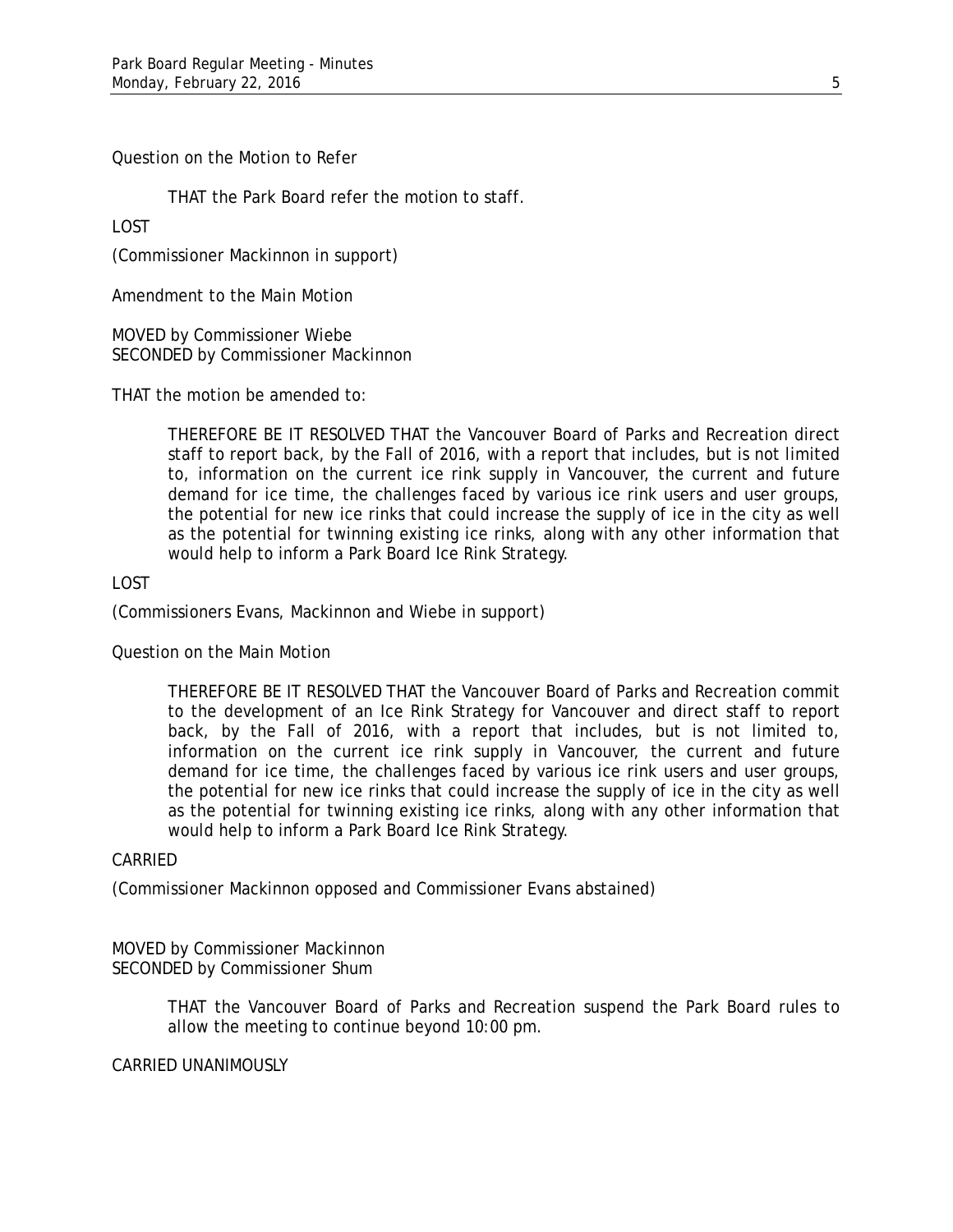\* \* \* \* \*

At 9:44 pm, Commissioner Kirby-Yung stepped down as Chair in order to introduce the ensuing motion and to participate in the discussion. Commissioner Shum, as Vice-Chair, assumed the chair.

\* \* \* \* \*

#### **2. Serving Our Seniors**

Commissioner Kirby-Yung introduced the motion and commented on the growing senior demographic in the City and the need to develop a comprehensive strategy that addresses how seniors can be best served and supported by Park Board facilities, services, and programs. Commissioner Kirby-Yung responded to questions from the Board.

MOVED by Commissioner Kirby-Yung SECONDED by Commissioner Coupar

- 1. The Vancouver Park Board has a mandate to provide recreational services that are inclusive and welcoming to all;
- 2. Seniors are a growing demographic in the city of Vancouver;
- 3. By 2041, Vancouver's population aged 65-74 is expected to increase by 79% and the population age 75 plus by 105%;
- 4. The Park Board has been taking steps towards expanding services to seniors including the build of a new Killarney Seniors Centre; however, of the 23 community centres in the city only two have a seniors centre;
- 5. The Park Board hosted a Community Dialogue engagement session in October 2015, on how best to support seniors with recreation facilities, programs, and services;
- 6. There is an upswing in seniors using pool and fitness facilities; demand is evident for specialized classes such as range of motion, adapted, or gentle exercise;
- 7. The Vancouver Park Board previously adopted a Youth Strategy which has resulted in several positive outcomes including: community-based youth workers who provide additional support and resources to youth aged 8 to 18 years while dealing with the broad range of developmental issues facing today's young people; inclusion of local youth input in program activities development in consultation with staff and youth volunteers in order to develop the capacity of youth by engaging them in active community participation; initiation of a City Wide Youth Council (CWYC); and a Vancouver Youth Week that is intended to build a stronger connection between young people and their communities;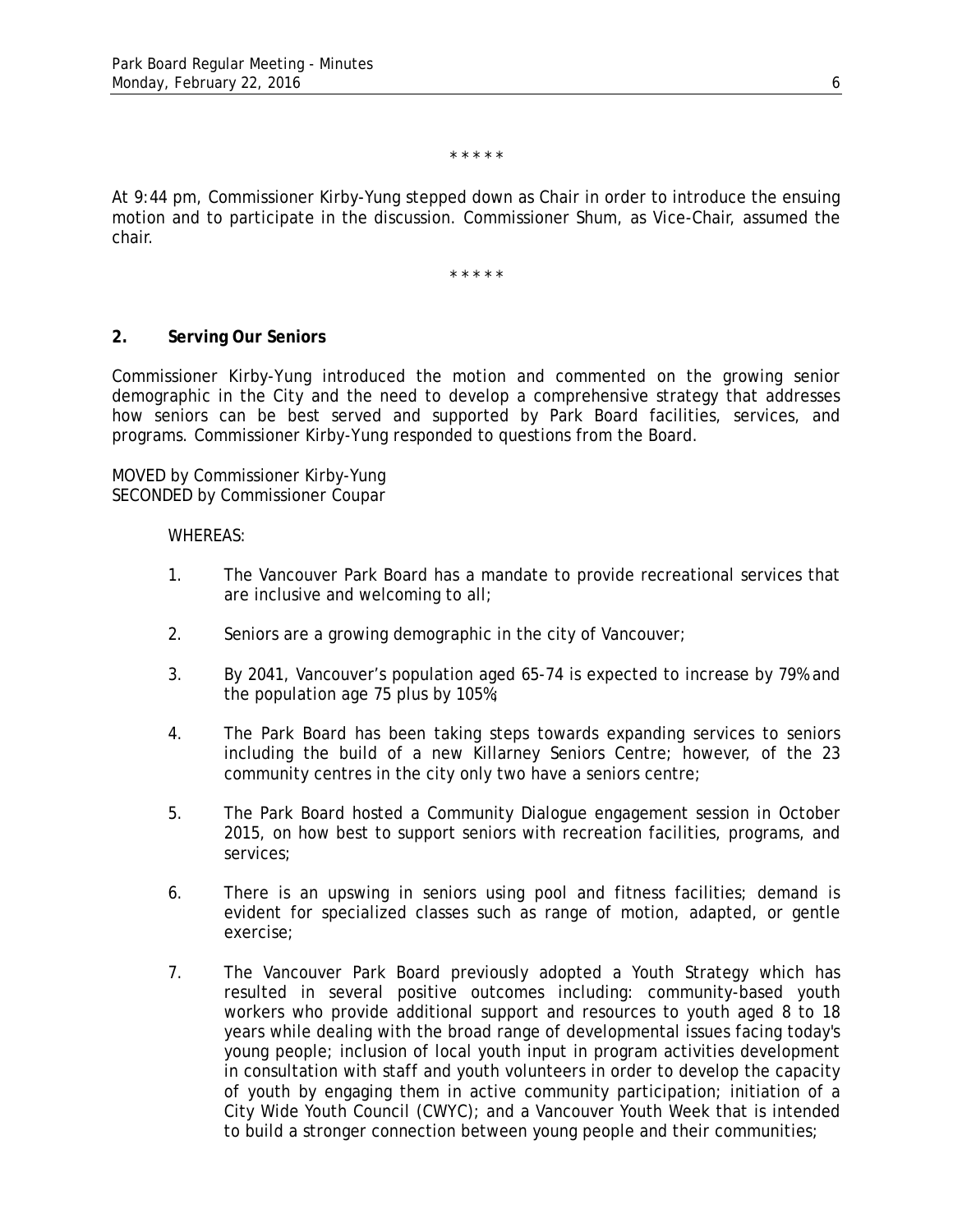8. There is a need for the Vancouver Park Board to adapt facility design, services and programs in concert with the changing demography of Vancouver.

# THEREFORE BE IT RESOLVED:

- A. THAT the Vancouver Board of Parks and Recreation direct staff to develop a comprehensive strategy that addresses how seniors can be best served and supported by Park Board facilities, services, and programs across the city;
- B. THAT the strategy give broad consideration to different cultural groups;
- C. THAT the Park Board engage broad-based community stakeholders in the development of the strategy, such as seniors' associations, community centre associations, Persons with Disabilities Advisory Committee, and Seniors' Advisory Committee;
- D. THAT the Park Board explore partnership opportunities that may be beneficial (such as with TransLink given that access and mobility can be key challenges); and

E. THAT staff present a recommended strategy to the Board by the end of 2016. CARRIED UNANIMOUSLY

\* \* \* \* \*

At 10:11 pm, Commissioner Kirby-Yung resumed as Chair.

\* \* \* \* \*

# **3. Park Board Recognition of Dal Richard's Life and Legacy**

Commissioner Coupar introduced the motion and commented on the recommendation that the Park Board recognize Dal Richard's contributions to the City. Commissioner Coupar responded to questions from the Board.

MOVED by Commissioner Coupar SECONDED by Commissioner Crawford

- 1. The recent passing of Dal Richards has prompted an outpouring of community reflection on his life and legacy, not only for his legendary career as a musician and his acclaimed good works on behalf of the community, but also as an indisputable Vancouver icon;
- 2. On January 19, 2016, Vancouver City Council passed a unanimous motion to identify a place or civic asset to be named in recognition of Dal Richards and his lifetime of contributions to Vancouver, including the possibility of naming a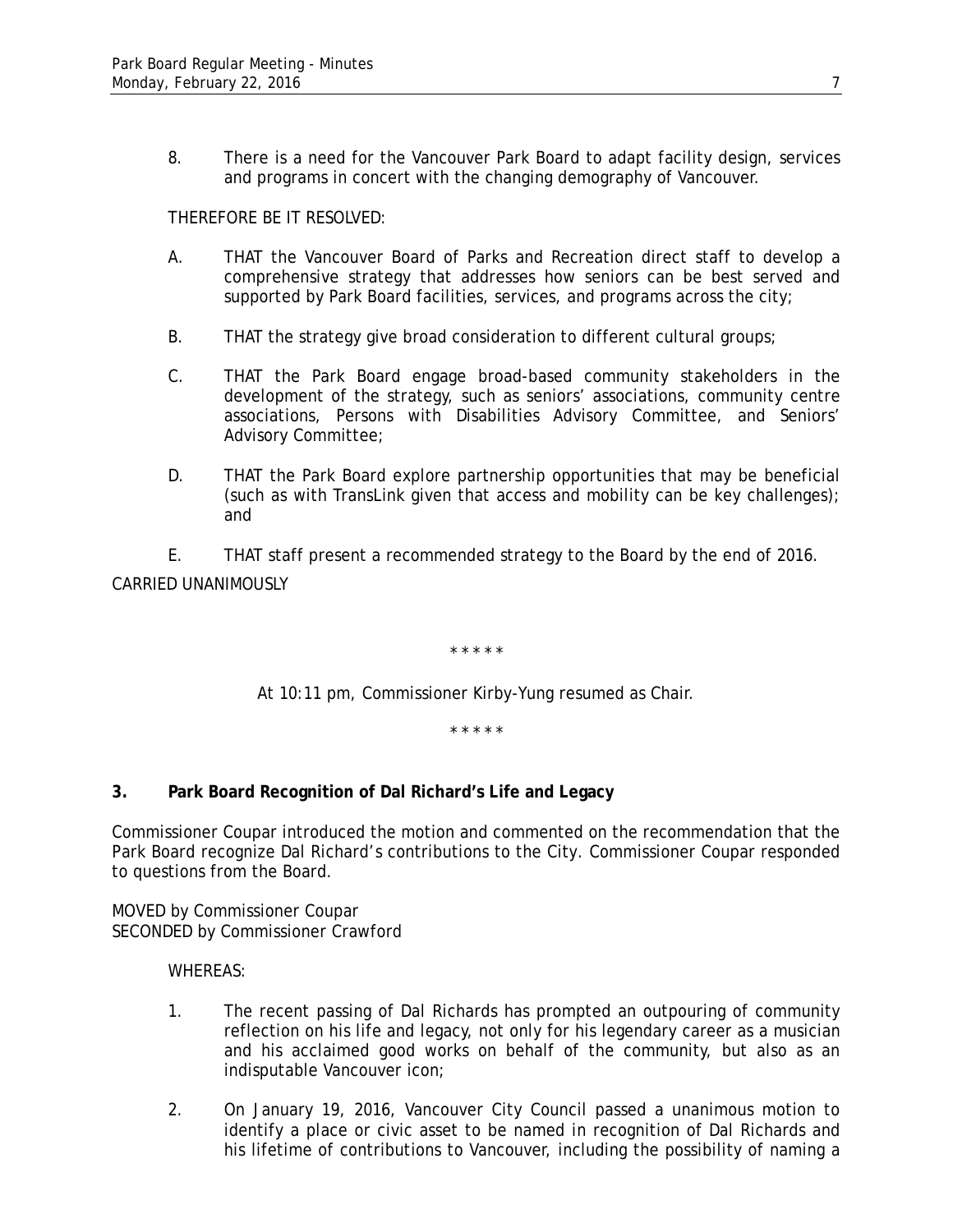street as well as a current or future entertainment-oriented public space in his honour;

- 3. The Vancouver Board of Parks and Recreation is grateful for many contributions Dal Richards made to the vibrancy and richness of our city and for the inspiration and support he provided to the city's youth to become involved in music;
- 4. Dal Richards received many honours during his lifetime including the Order of Canada (1994), the Order of British Columbia (2003), the Freedom of the City of Vancouver (2005), the highest award given by the City, and as an inductee into the BC Entertainment Hall of Fame (1992) with a star on the Star Walk on Granville Street.

THEREFORE BE IT RESOLVED THAT the Vancouver Board of Parks and Recreation direct staff to identify and report back on Park Board assets that could represent opportunities to recognize Dal Richards' lifetime of contributions to Vancouver, working with the input of his family and any other appropriate stakeholders.

Amendment to the Motion

MOVED by Commissioner Mackinnon SECONDED by Commissioner Wiebe

THAT the motion be amended to:

THEREFORE BE IT RESOLVED THAT the Vancouver Board of Parks and Recreation direct staff to identify and report back on Park Board assets that could represent opportunities to recognize Dal Richards' lifetime of contributions to Vancouver, working with the input of his family, the Vancouver Civic Asset Naming Committee, and any other appropriate stakeholders.

# LOST

(Commissioners Evans, Mackinnon and Wiebe in support)

Question on the Main Motion

THEREFORE BE IT RESOLVED THAT the Vancouver Board of Parks and Recreation direct staff to identify and report back on Park Board assets that could represent opportunities to recognize Dal Richards' lifetime of contributions to Vancouver, working with the input of his family and any other appropriate stakeholders.

CARRIED UNANIMOUSLY

### **4. Marking National Flag of Canada Day 2017**

Commissioner Coupar introduced the motion and responded to questions from the Board. Staff was requested to consider the cost of the permanent flag pole as part of the feasibility report.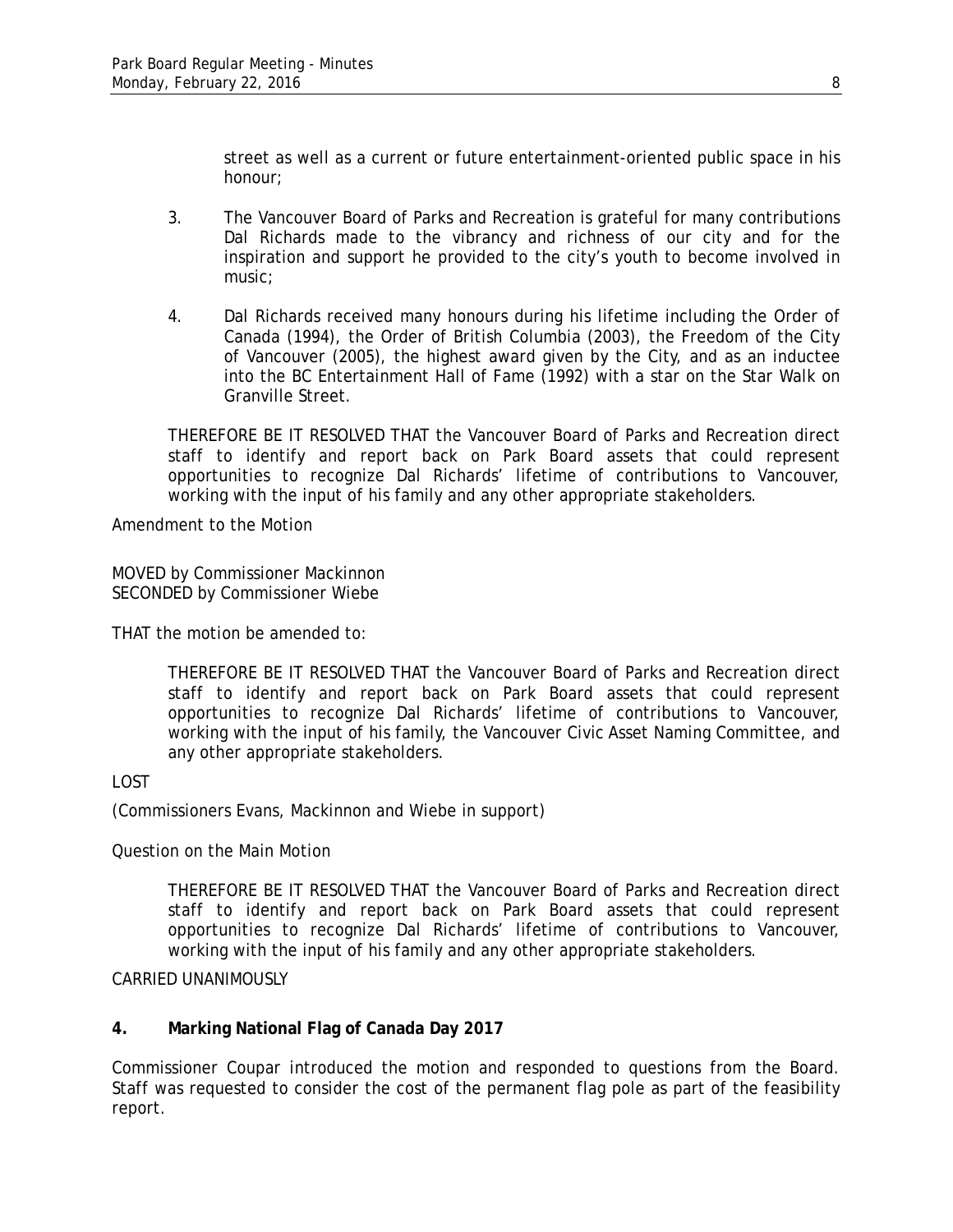MOVED by Commissioner Coupar SECONDED by Commissioner Crawford

WHEREAS:

- 1. In 2017, Canada will mark the [150th anniversary of Confederation,](http://canada.pch.gc.ca/eng/1342792785740)
- 2. The Bloedel Conservatory was conceived in 1966 as a project to mark Canada's Centennial celebrations in 1967;
- 3. The Bloedel Conservatory is listed on the Canadian Register of [Historic Places](http://www.historicplaces.ca/en/pages/about-apropos.aspx) (CRHP) and was formally recognized on December 15, 1993;
- 4. The Bloedel Conservatory is designated as a heritage building in the City of Vancouver, listed on the [City's Heritage Registry](http://vancouver.ca/files/cov/V001-vancouver-heritage-register.pdf) in the "A" category for buildings of Primary Significance that represent the best examples of a style or type of building or which may be associated with a person or event of significance;
- 5. In 1996, February 15 was declared [National Flag of Canada Day](http://canada.pch.gc.ca/eng/1449158599459) and has been observed every year since;
- 6. The [Bloedel Conservatory](http://vandusengarden.org/explore/bloedel-conservatory/) is the lush, domed tropical paradise at the top of Queen Elizabeth Park — the highest point in the city of Vancouver.

THEREFORE BE IT RESOLVED THAT Park Board staff be directed to report back to the Board with a report on the feasibility of locating a permanent flag pole on or next to the Bloedel Conservatory dome to mark the 150th anniversary of Confederation on National Flag of Canada Day on February 15, 2017, including a plan for a permanent marker and celebration on that day.

# CARRIED

(Commissioner Mackinnon opposed)

\* \* \* \* \*

At 10:36 pm, Commissioner Kirby-Yung stepped down as Chair in order to introduce the ensuing motion and to participate in the discussion. Commissioner Shum, as Vice-Chair, assumed the chair.

\* \* \* \* \*

# **5. Creekside Park Delivery**

Commissioner Kirby-Yung introduced the motion and commented that, at the time that notice of the motion was provided, she was unaware that the Board would be considering the establishment of the Northeast False Creek Park Design Advisory Group at the same meeting. Commissioner Kirby-Yung responded to questions from the Board.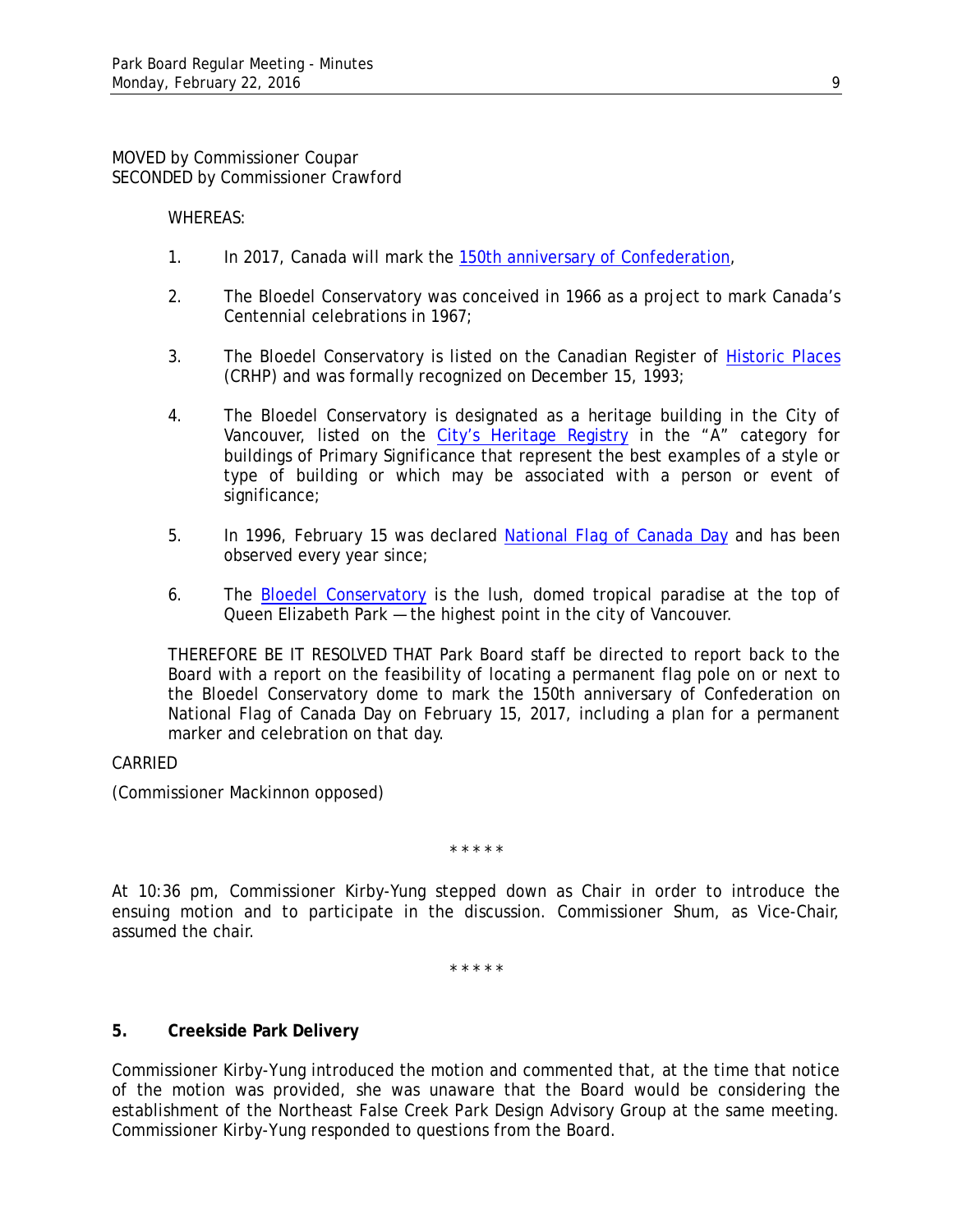MOVED by Commissioner Kirby-Yung SECONDED by Commissioner Coupar

- 1. In 1988, Concord Pacific purchased the False Creek North Lands (FCN Lands) formerly owned by the Province, with a portion of the FCN Lands identified as future park land areas;
- 2. The False Creek North Official Development Plan (FCNODP), approved 26 years ago in 1990, identified four waterfront neighbourhoods in the FCN Lands that would be developed in a phased approach, with amenities for each neighbourhood delivered, including the neighbourhood park, as each neighbourhood was developed;
- 3. Three of the four neighbourhoods envisioned in the False Creek North Official Development Plan (FCNODP) have been completed including those surrounding David Lam Park, George Wainborn Park, and most recently, Coopers' Park;
- 4. Creekside Park is the fourth and final major park planned as part of the False Creek North Official Development Plan (1990), and the timing of its delivery is tied to various agreements between the Province of BC and Concord Pacific and/or the City;
- 5. The residents of Northeast False Creek and the Chinatown area have had the prospect of a new park held out to them for many years and there is a critical shortage of green space available to many of the residents living in these communities;
- 6. The False Creek Residents Association has called for the City of Vancouver and Concord Pacific to fulfill the decades-old contractual obligation to complete Creekside Park and the Seawall, and residents have conducted a green light campaign to highlight their frustration over the lack of progress to date;
- 7. On October 27, 2015, Vancouver City Council approved a plan to remove the Georgia and Dunsmuir Viaducts, along with a related Conceptual Plan, to guide area planning for the remaining areas of the False Creek North Official Development Plan and two City blocks east of Quebec Street;
- 8. The Viaduct removal plan presented to Council in October 2015 states that replacing the Georgia and Dunsmuir viaducts with an at-grade street network will enable delivery of a larger park and address community desires to see the expedited delivery of the Creekside Park Extension;
- 9. The Viaduct removal plan approved by Vancouver City Council on October 27, 2015, includes direction to City staff to work with the Vancouver Park Board and interested citizens on planning for new waterfront parks and open space of no less than 13.75 acres, as well as options for expedited delivery of the new parks and open space;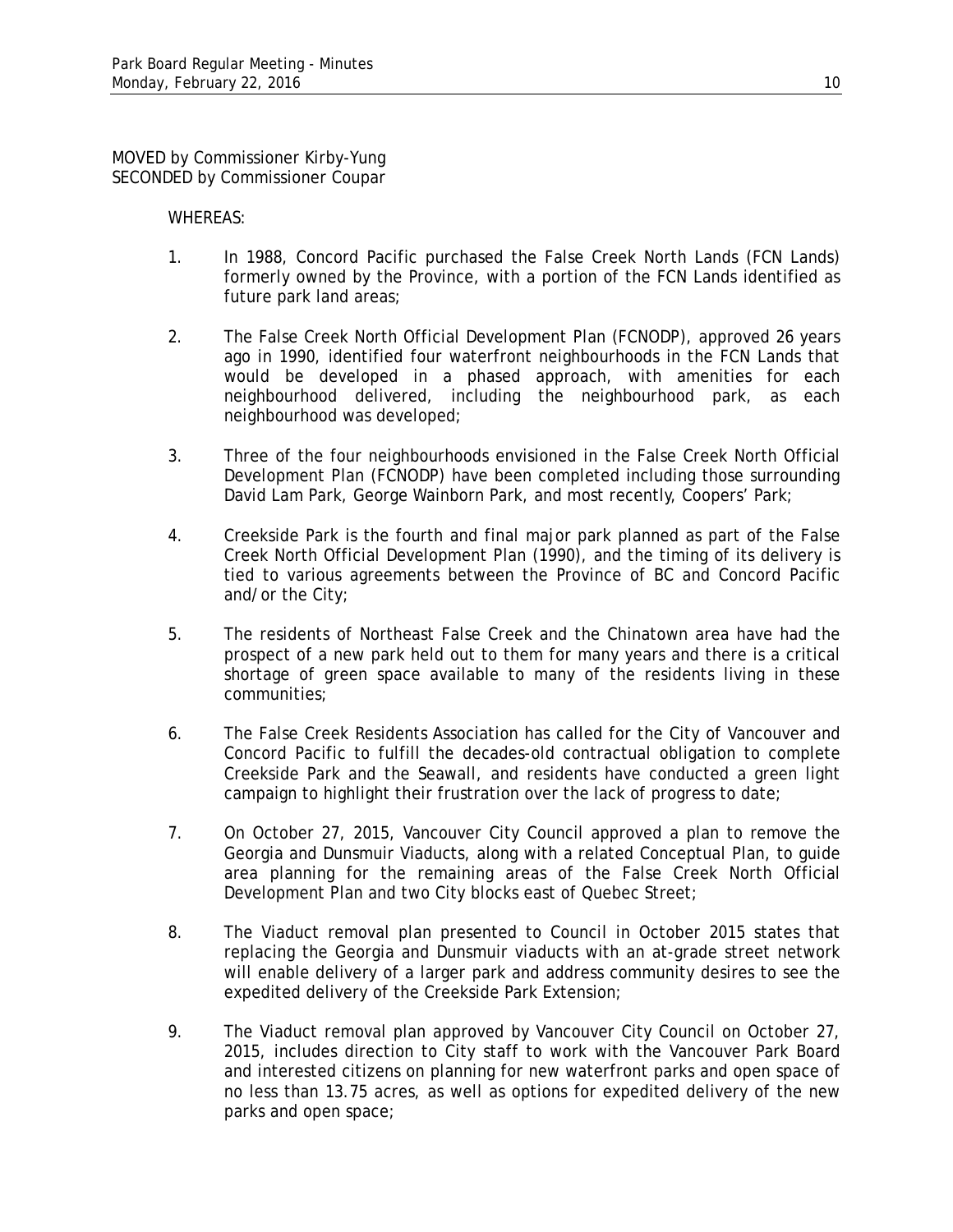- 10. The Viaduct removal plan presented to Council in October 2015 states that the removal of the viaducts, and a more efficient street network (combination of Pacific and Expo Boulevards, closure of a portion of Union and Carrall Streets), will result in a potential park increase of 13% (approx. 3 acres);
- 11. The Northeast False Creek Conceptual Plan outlines new parks and open spaces that City staff believe can be achieved in the area, including approximately 2.7 acres on the Plaza of Nations site and a minimum of 13.75 acres in the new Creekside Park Extension, Carrall Street conversion to park, and Dunsmuir elevated park;
- 12. Under Phase 3 of the Northeast False Creek development plan, the Creekside Park Extension is slated for construction between 2018 and 2024 following Phase 1 (detailed planning, design, and necessary agreements to advance removal of the viaducts and development of the remaining NEFC lands), which is slated for 2015 to 2017, and Phase 2 (construction of the new street network, including the new Georgia Street ramp, seaside greenway along False Creek, and Andy Livingstone improvements), which is slated for 2018 to 2020;

THEREFORE BE IT RESOLVED:

- A. THAT the Vancouver Board of Parks and Recreation write to the Mayor and Council to urge that some or all of the Creekside Park Extension be delivered on an expedited basis in order to alleviate the critical shortage of available green space for residents in the Northeast False Creek area; and
- B. THAT the Vancouver Board of Parks and Recreation direct staff to prepare a communication plan outlining the timeline and process for the Creekside Park Extension development and the details of the public consultation process that will take place in advance of the delivery of the new park.

Amendment to the Motion

MOVED by Commissioner Evans SECONDED by Commissioner Mackinnon

THAT Item A be amended to:

A. THAT the Vancouver Board of Parks and Recreation write to the Mayor and Council endorsing the removal of the viaducts and urging that some or all of the Creekside Park Extension be delivered on an expedited basis in order to alleviate the critical shortage of available green space for residents in the Northeast False Creek area; and

LOST

(Commissioners Evans, Mackinnon and Wiebe in support)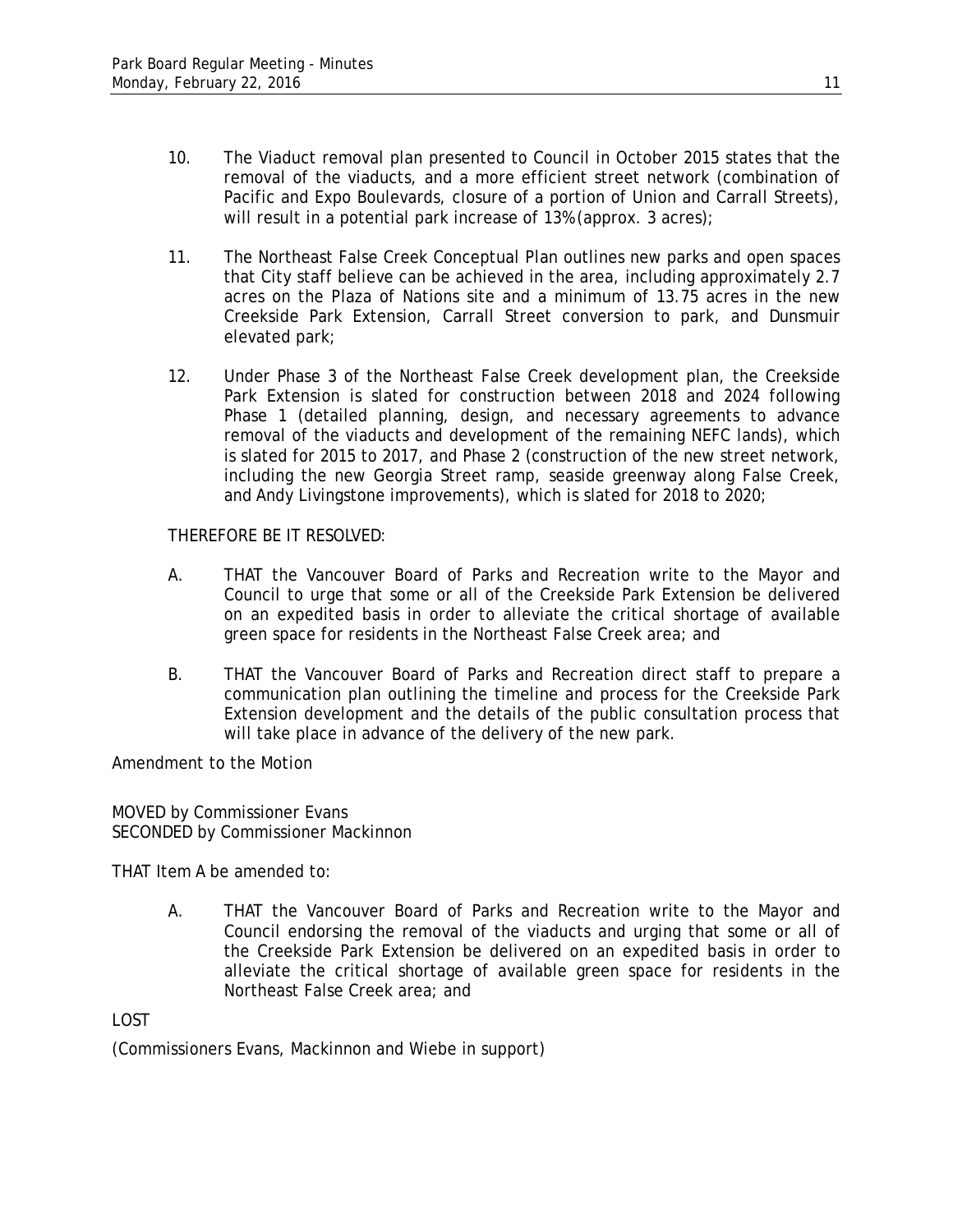MOVED by Commissioner Kirby-Yung SECONDED by Commissioner Coupar

> THAT the Vancouver Board of Parks and Recreation suspend the Park Board rules to allow the meeting to extend to 11:30 pm.

CARRIED UNANIMOUSLY

Question on the Main Motion

THEREFORE BE IT RESOLVED:

- A. THAT the Vancouver Board of Parks and Recreation write to the Mayor and Council to urge that some or all of the Creekside Park Extension be delivered on an expedited basis in order to alleviate the critical shortage of available green space for residents in the Northeast False Creek area; and
- B. THAT the Vancouver Board of Parks and Recreation direct staff to prepare a communication plan outlining the timeline and process for the Creekside Park Extension development and the details of the public consultation process that will take place in advance of the delivery of the new park.

CARRIED UNANIMOUSLY

\* \* \* \* \*

At 11:03 pm Commissioner Kirby-Yung resumed as Chair.

\* \* \* \* \*

# **NOTICE OF MOTIONS**

### **1. Zero Waste – Diversion Stations**

Commissioner Wiebe gave notice of motion on the following motion:

THEREFORE BE IT RESOLVED THAT the Vancouver Board of Parks and Recreation work with the City of Vancouver's Sanitation Operations, Real Estate and Facilities Management, all Community Centre Associations, and third-party businesses to create a diversion strategy that looks at best practices which include: Metro Vancouver, the Vancouver Aquarium, and Granville Island to ensure that the Board of Parks and Recreation becomes a green leader in diversion and education.

### **NEW BUSINESS**

Commissioner Evans reported that the International Federation of Library Associations and Institutions (IFLA) has named Vancouver Public Library as the winner of the 2016 BibLibre International Library Marketing Award, honouring the work of the staff work and putting the Vancouver Public Library in the company of innovative libraries around the world, including in Europe, Asia and the United States.

### **ENQUIRIES**